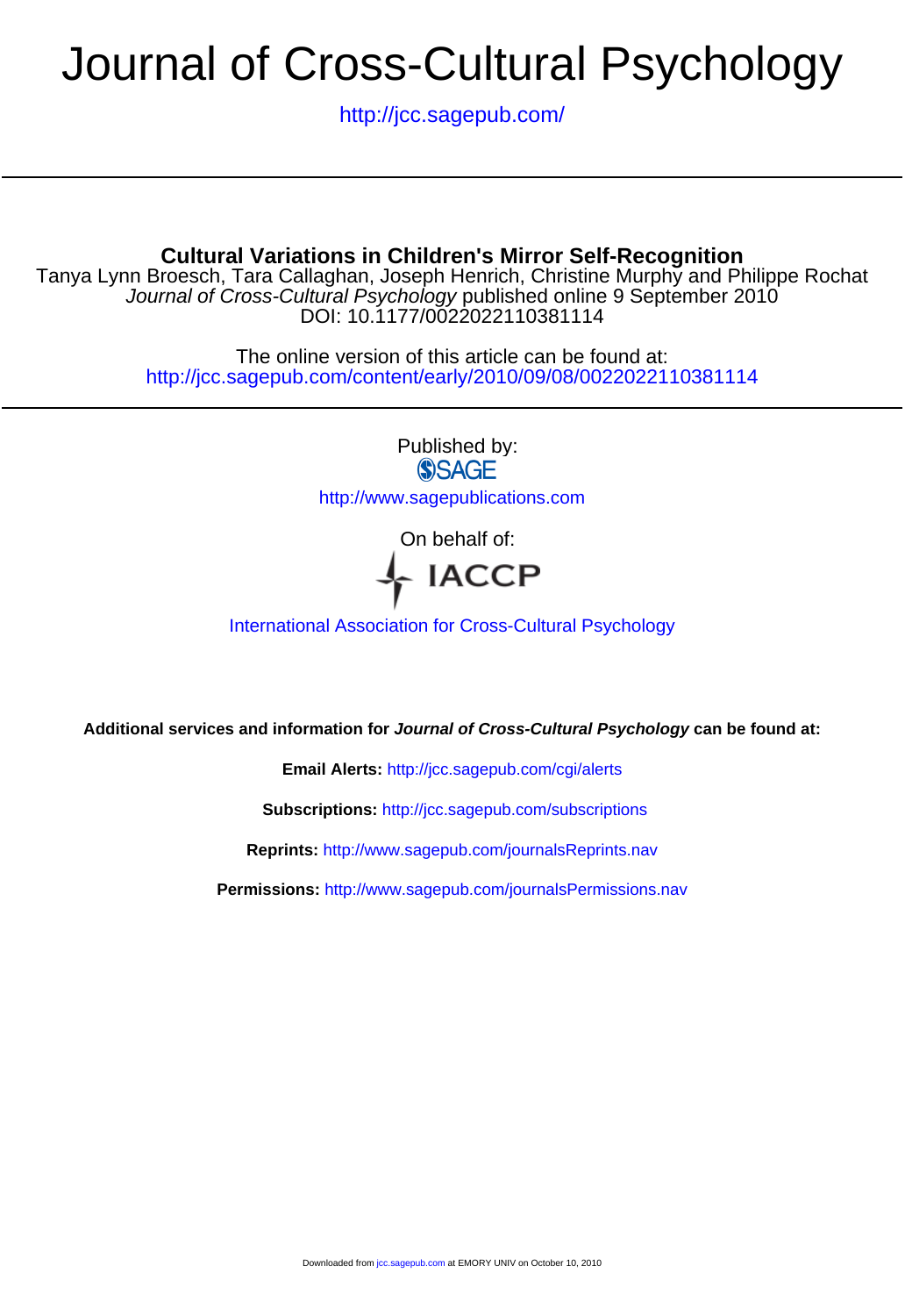# **Cultural Variations in Children's Mirror Self-Recognition**

Journal of Cross-Cultural Psychology  $XX(X)$  1–13 © The Author(s) 2010 Reprints and permission: sagepub.com/journalsPermissions.nav DOI: 10.1177/0022022110381114 jccp.sagepub.com **SSAGE** 

Tanya Broesch<sup>I</sup>, Tara Callaghan<sup>2</sup>, Joseph Henrich<sup>3</sup>, Christine Murphy<sup>4</sup>, and Philippe Rochat<sup>1</sup>

#### **Abstract**

Western children first show signs of mirror self-recognition (MSR) from 18 to 24 months of age, the benchmark index of emerging self-concept. Such signs include self-oriented behaviors while looking at the mirror to touch or remove a mark surreptitiously placed on the child's face. The authors attempted to replicate this finding across cultures using a simplified version of the classic "mark test." In Experiment 1, Kenyan children (*N* = 82, 18 to 72 months old) display a pronounced absence of spontaneous self-oriented behaviors toward the mark. In Experiment 2, the authors tested children in Fiji, Saint Lucia, Grenada, and Peru (*N* = 133, 36 to 55 months old), as well as children from urban United States and rural Canada. As expected from existing reports, a majority of the Canadian and American children demonstrate spontaneous self-oriented behaviors toward the mark. However, markedly fewer children from the non-Western rural sites demonstrate such behaviors. These results suggest that there are profound cross-cultural differences in the meaning of the MSR test, questioning the validity of the mark test as a universal index of self-concept in children's development.

#### **Keywords**

culture, mirror self-recognition, children

Self-oriented behavior in the mirror, after being surreptitiously marked on the face, is taken by many as an explicit index of self-concept, the objectified and identified sense of the embodied self (Amsterdam, 1972; Gallup, 1970; Lewis & Brooks-Gunn, 1979; Rochat, 1995, 2003). Although some have debated the meaning of self-guided action in a mirror (Heyes, 1994, 1998), many refer to the passing of the classic mirror mark test (i.e., the spontaneous direct touching of a mark on the body once discovered in the mirror) as an ontogenetic benchmark of self-concept.

<sup>3</sup>Department of Psychology and Department of Economics, University of British Columbia, Vancouver, British Columbia, Canada

**Corresponding Author:**

Tanya Broesch, Department of Psychology, 36 Eagle Row, Emory University, Atlanta, GA 30322, USA. Email: tmacgil@emory.edu

<sup>&</sup>lt;sup>1</sup>Department of Psychology, Emory University, Atlanta, Georgia, USA

 $^2$ Department of Psychology, St Francis Xavier University, Antigonish, Nova Scotia, Canada

<sup>4</sup> Department of Anthropology, Emory University, Atlanta, Georgia, USA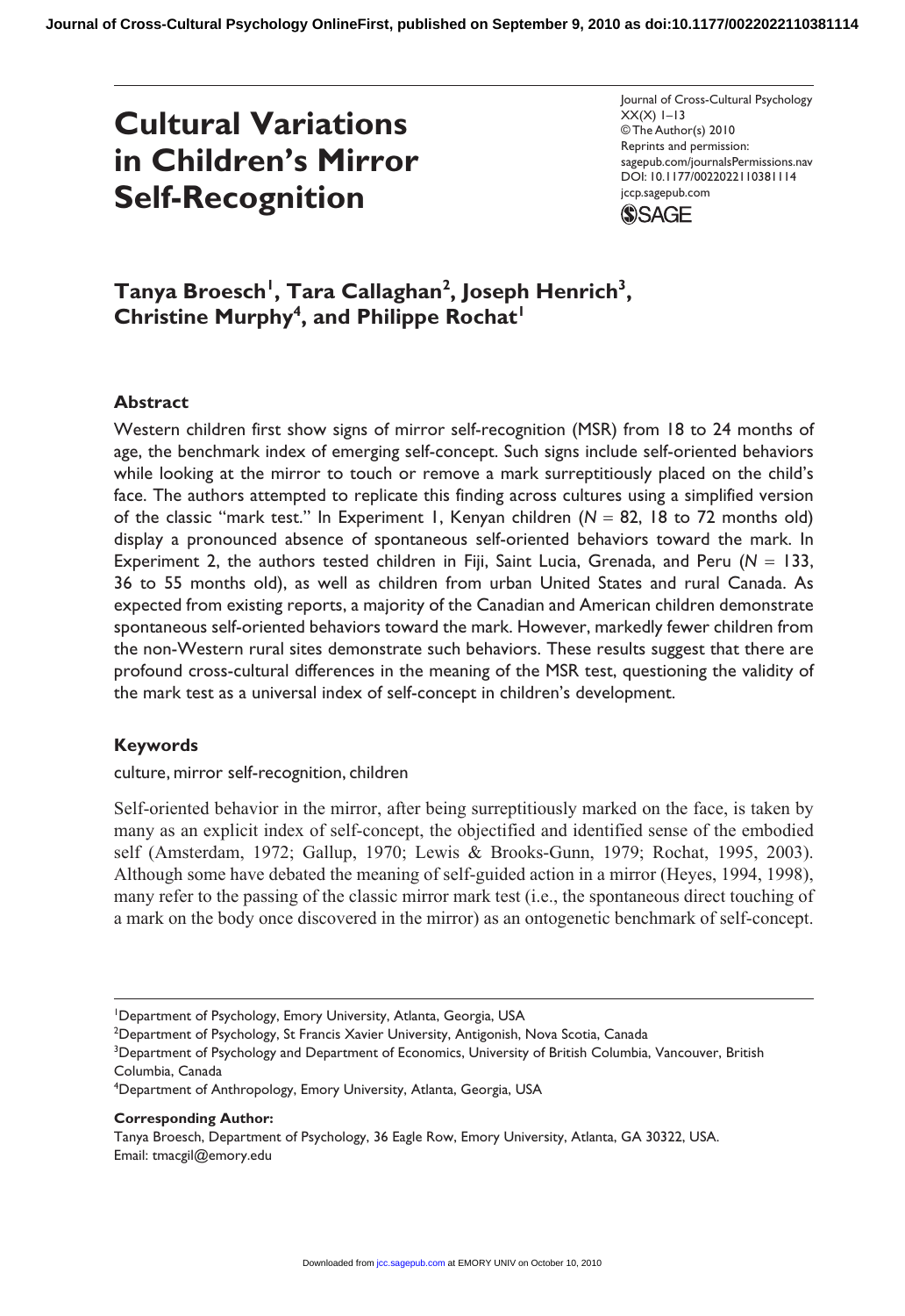Numerous developmental studies of predominantly urban Western middle-class children suggest that children reach this milestone by 18 to 24 months of age. By 18 months, approximately 50% pass and by 24 months a significant majority of children (more than 70%) are reported to selfrefer by touching or removing a mark from their own body (face or other body region) while exploring their mirror image (Amsterdam, 1972; Asendorpf, Warkentin, & Baudonnière, 1996; Bard, Todd, Bernier, Love, & Leavens, 2006; Bertenthal & Fisher, 1978; Lewis & Brooks-Gunn, 1979; Lewis & Ramsay, 2004; Nielsen, Dissanayake, & Kashima, 2003; Schulman & Kaplowitz, 1976). Here we report cross-cultural observations on the emergence of mirror self-recognition (MSR), using a simplified mark test, raising questions regarding the meaning and universal validity of this test as an ontogenetic benchmark of self-concept.

The basic rationale behind the mark test is that when a child is marked surreptitiously and attempts to touch the mark on the body, as opposed to doing nothing or trying to reach for it on the mirror surface, it indicates that the specular image stands for the child's own body. Self-oriented gestures are taken as the behavioral index of self-recognition, indicating that the embodied self is the referent of what is seen in the mirror (Rochat, 2003). In a different account, Nielsen, Suddendorf, and Slaughter (2006) claim that the mark test is passed by individuals who have a rapidly updatable image of themselves that they recognize in the mirror. Regardless of the relative validity of these accounts, the general consensus is that passing the mark test indicates that children recognize their image and that those who fail the test do not.

From a comparative perspective, chimpanzees, orangutans, dolphins, and Asian elephants are among the few nonhuman species reported to pass the mark test (Gallup, 1982; Plotnik & de Waal, 2006; Povinelli, 1995; Reiss & Marino, 1998). Nonhuman individuals passing the test typically have extensive prior experience with reflective surfaces. In contrast, research with humans suggests that children's relative familiarity with mirrors, which greatly varies across contexts, does not correlate with the age at which the mark test is passed (Priel  $\&$  deSchonen, 1986). Priel and deShonen (1986) tested Bedouin nomadic children with no previous mirror experience and compared them to same-age Israeli children familiar with mirrors. They found no significant difference in the developmental onset of MSR between mirror familiar and unfamiliar children.

However, more recent cross-cultural studies point to significant cultural variations in the onset of MSR. Keller and collaborators compared 18- to 20-month-olds from urban Greece, Costa Rica, Germany, as well as from a rural community in Cameroon, and they report a greater proportion of German, Greek, and Costa Rican children passing the test (more than 50%), compared to Cameroonian children (less than 4%) (Keller, Kartner, Borke, Yovsi, & Kleis, 2005; Keller et al., 2004). These authors correlate such variations to variations in parenting strategies that exist across these cultures, fostering more or less autonomy in the young child.

If such variability is validated with other cultures, testing children older than 18 to 20 months would allow us to determine whether this variability pertains only to a developmental delay, possibly resulting from variations in parenting styles (see Keller et al., 2005; Keller et al., 2004) or whether such differences persist throughout development. If the latter is the case, this would suggest that there may be culture-specific responses to the passing of the mirror mark test (i.e., greater occurrence of potential false negatives). To probe this alternative explanation, we performed two experiments testing (a) whether cross-cultural variability in the passing of the mirror mark test could be verified across more cultures and (b) whether such variability would persist beyond the age at which children typically are reported to pass the mirror mark test. In two experiments, we tested children 18 to 72 months old living in seven distinct cultural groups. Because of the exploratory nature of this work, aside from probing these questions, no specific hypotheses were made.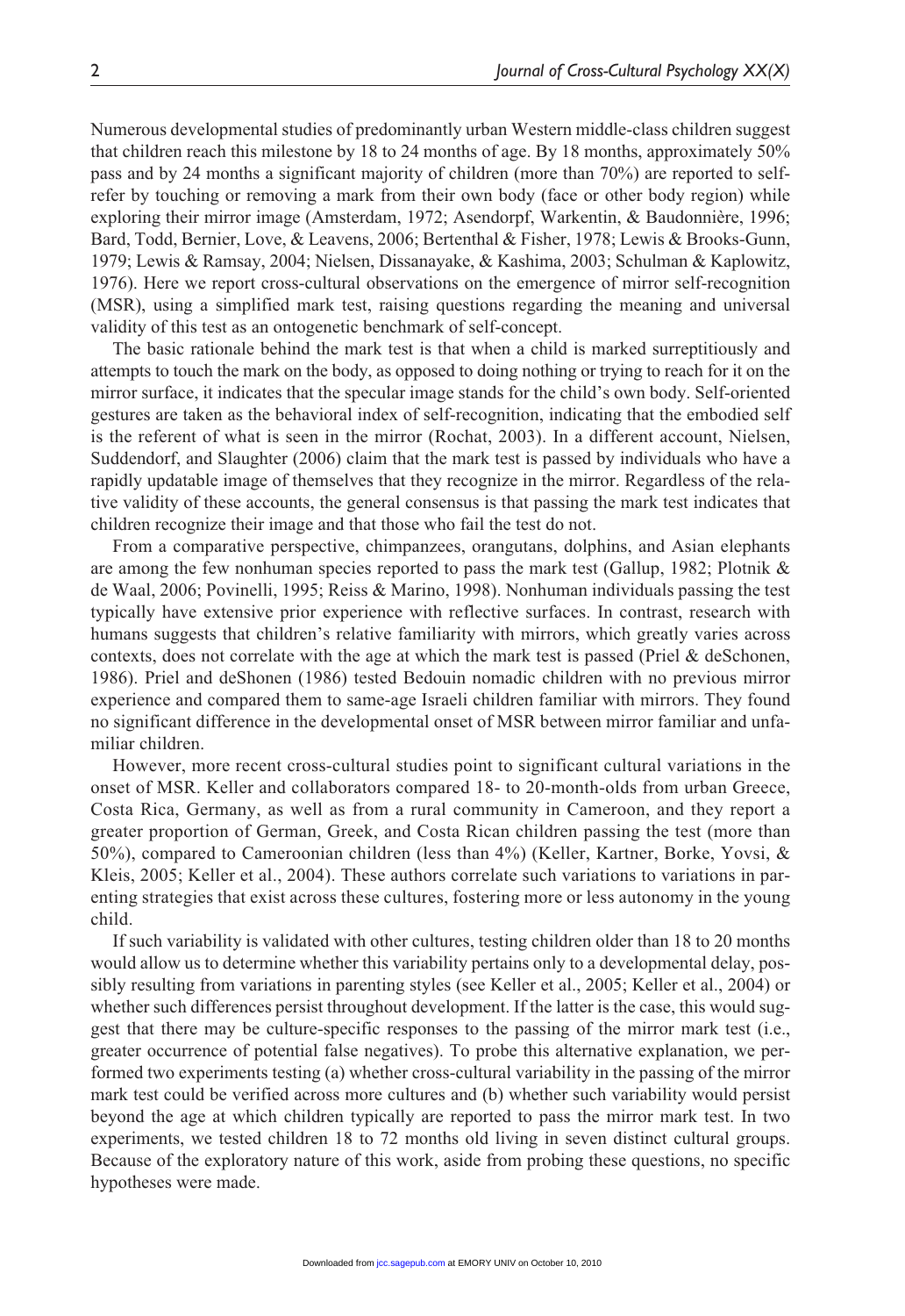## **Method**

#### *General Procedure*

We compared children from five non-Western rural communities—Kenya, Fiji, Grenada, Saint Lucia, and Peru—to children from two Western urban and rural communities, respectively, in the United States (Atlanta) and Canada (Nova Scotia). In all studies, a simplified and shorter version of the classic mirror mark paradigm was used with similar materials and props. The rationale for the simplified version was to ensure procedural homogeneity across field sites and to eliminate linguistic barriers. Children were recruited for participation either through preschools or local community groups. After obtaining consent, children visited the testing location: a quiet room in a house, an isolated outdoor area, or a laboratory. In Kenya, Peru, Fiji, and Grenada, testing was conducted in a quiet room in a house and an isolated quiet outdoor area. However, in the United States, Canada, and Saint Lucia, the testing was done either in a quiet room in a house (daycare) or a laboratory. Significant effort was taken to ensure that the testing locations were quiet and devoid of visual distractions.

Two adult experimenters and the child were present during the majority of the testing, however at times in Kenya, Canada, and the United States, one parent and one sibling were present but remained behind and to the side (out of view) of the child. The primary experimenter (E1) was a North American female adult. In Kenya, Fiji, and Canada, she lived in the community and was familiar with the children. In the United States, Grenada, and Peru, E1 was a short-time visitor and stranger to the child. She conducted the testing in either the native language of the child or the dominant language of the preschool. At all non-Western locations, a second experimenter (E2) from the local community assisted with the protocol and video recording.

A video camera (small digital Canon) was placed 3 to 4 meters away, above and behind E1 who faced the child. A 1-minute pretest phase was conducted whereby E1 engaged playfully with the child, "tickling" the child and tapping the "tummy," shoulders, and forehead lightly. As she tapped the head of the child, she surreptitiously placed a yellow "post-it" mark (approximately  $5 \times 4$  cm) on the child's forehead at the hairline. "Post-it" marks at the hairline were used to control for any feedback that could lead the child to touch his or her face independent of self-recognition proper (Nielsen et al., 2006). Typically, marking is done with rouge, however many studies report using stickers as a successful substitution (Nielsen & Dissanayake, 2003; Nielsen et al., 2006; Povinelli, Landau, & Perilloux, 1996; Skouteris, Spatero, & Lazaridis, 2006; Suddendorf, Simcock, & Nielsen, 2007). A pretest phase followed the mark placement in which E1 engaged with the child for 15 to 30 seconds, checking that he or she did not notice that something was placed on his or her forehead. Any participant touching or removing the mark during pretest was not included in the final sample. Such occurrences were rare and are reported for each testing location.

Following the pretest, the MSR test began with E1 holding a mirror  $(40 \times 25 \text{ cm})$  face down on her lap or a small table directly in front of her. She held the mirror with her right hand, which was covered with a puppet. The puppet was presented to the child as being asleep and the child was asked to "wake up the puppet" by touching it. After the child touched the puppet, E1 slowly lifted the mirror with the hand wearing the puppet and positioned it steadily in front of the child, approximately 0.5 meter away, allowing full head and torso reflection. While holding the mirror upright, E1 looked away and to the side of the mirror, maintaining a neutral expression. The session ended either when the child removed the mark from his or her forehead or 30 seconds passed. E1 then stopped the session by saying, "Look at that silly sticker there!" and removed it.

Note that the mirror mark paradigm used in this study is a simplified, nonlinguistic version compared to the original, in which the child is specifically asked who is in the mirror (Amsterdam, 1972). This simplified mirror mark test is similar to the one used in other studies with Western children (Nielsen & Dissanayake, 2003; Nielsen et al., 2003; Nielsen et al., 2006; Suddendorf et al., 2007).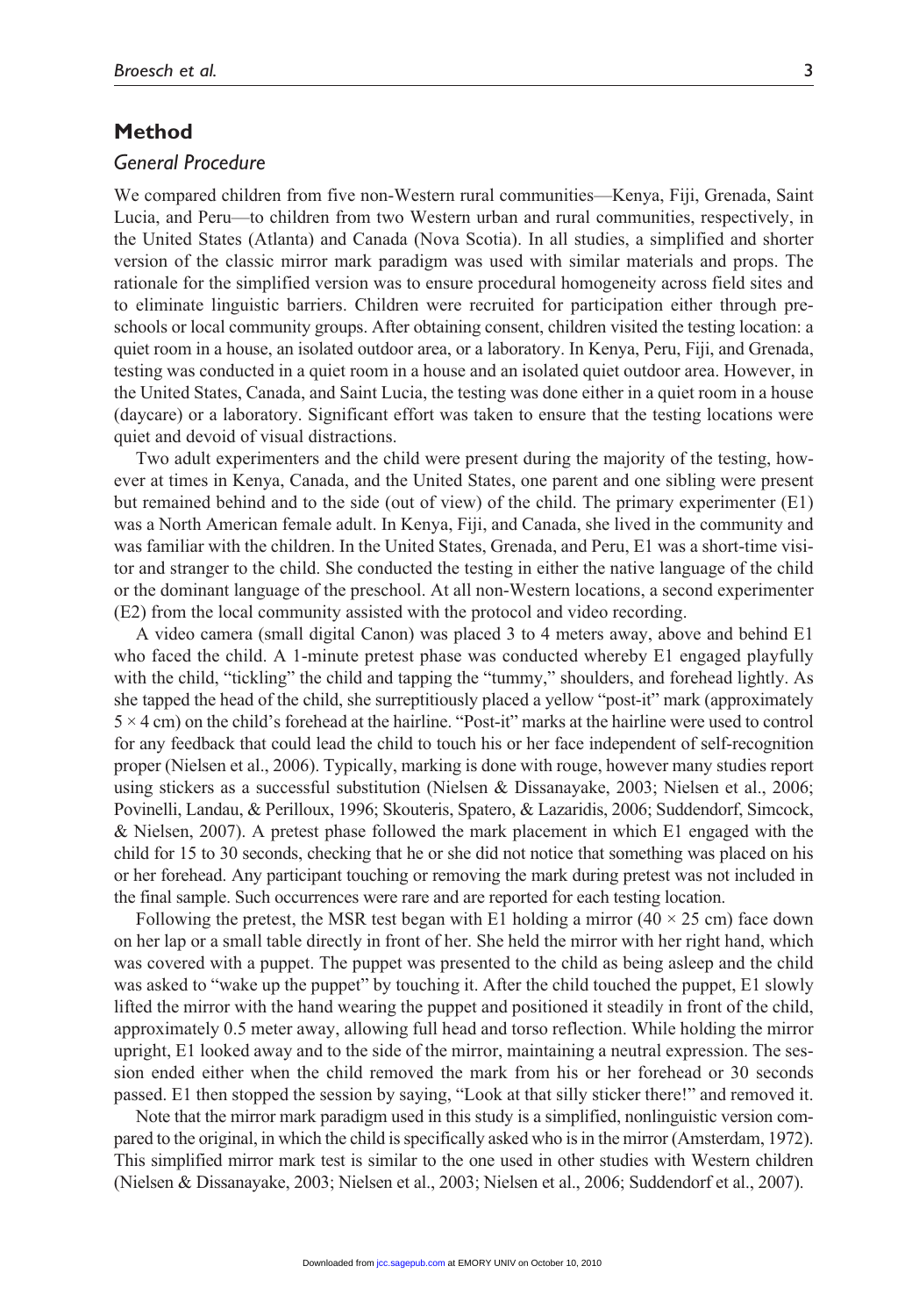# *Dependent Measure, Analysis, and Reliability*

The video recordings of the test phase were coded for the presence or absence of self-oriented behavior and analyzed using a nonparametric, one-tailed binomial test with a threshold level set at .60 based on findings indicating that more than 60% of children older than 20 months will self-orient within this paradigm (see Amsterdam, 1972; Bertenthal & Fisher, 1978, Lewis & Brooks-Gunn, 1979). Self-oriented behavior was defined as any mirror-guided action toward the mark and was classified as either removing or touching the mark (and leaving it on)*.* It should be noted that self-oriented behavior refers only to touching or removing the mark and not verbal self-labeling.

In addition, we coded for signs of marked behavioral inhibition in terms of freezing behavior. Freezing was operationally defined as the absence of any body movement or vocalization, while staring at the specular image, for more than 2 seconds. Note that children could exhibit freezing behavior and subsequently touch or remove the mark, or alternatively, they could exhibit none of the above, treating the image as another playmate or acting out without any self-oriented behavior (Amsterdam, 1972). Freezing behavior was analyzed using a nonparametric, one-tailed binomial test with a threshold level set at .50, to test our null hypothesis that children across cultures will not demonstrate significantly more freezing than what would be expected by chance. For reliability, 30% of the participants at each location were coded by an independent coder. There was 100% agreement on both measures.

# **Experiment 1—Kenya**

In Experiment 1, we tested children from Kenya for self-referencing behaviors in the mark test following the procedure described above.

#### *Participants and Setting*

Eighty-two children ranging from 18 to 72 months of age ( $M = 41.62$  months,  $SD = 11.34$ ) were tested (36 males and 46 females). Although access to health care in the region is scarce, no children suffered from any illness at the time of the experiment to the best of the experimenters' knowledge. Eight additional children participated in the experiment but were excluded due to experimenter error or noticing the mark prior to test phase (4) or video malfunction (4).

All participants were from a district in the Western Province of Kenya on the border of Uganda. Currently, the population is approximately 1.3 million, with each village in the area comprised of less than 3,000 people. Agriculture is the main form of economic activity in the region, with 70% of households depending directly or indirectly on farming for income. All children are required to attend school and most attend preprimary school by 3 or 4 years of age. However, children are expected to contribute to household maintenance through participating in daily duties such as child care, fetching water, and herding cattle. For a variety of social and economic reasons, children are expected to do so without causing any disruptions (LeVine, 1988; Oburu & Palmerus, 2003). In addition, discipline strategies vary among households but range from physical punishment to verbal threats and behavior modification—with physical punishment or restraint being most prevalent (Oburu & Palmerus, 2003).

#### *Procedure*

The general procedure was modified slightly to adapt to the particular setting. Because toy artifacts were rare in the region, the puppet prop was not used in Kenya as part of the procedure.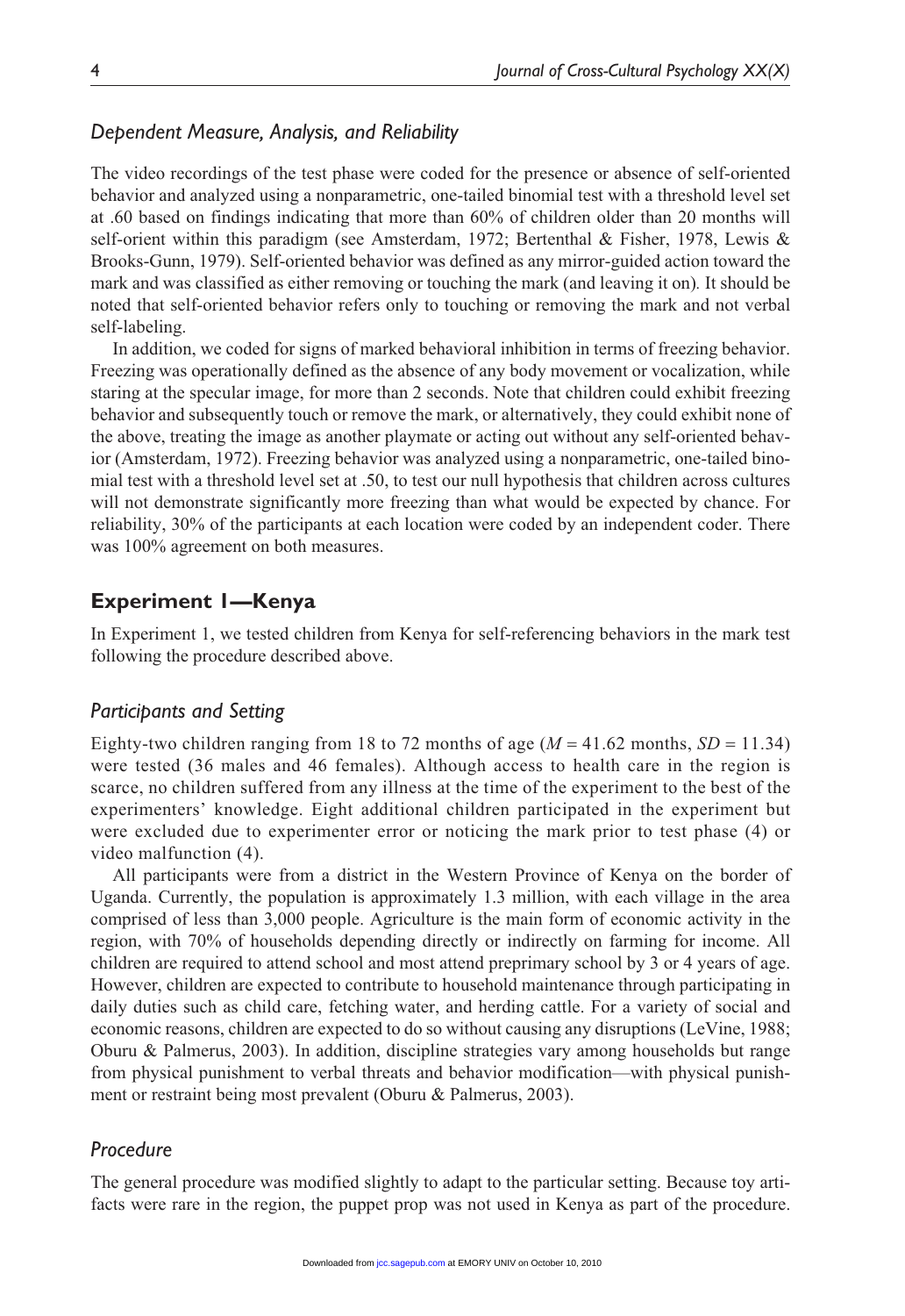In addition, because of the humidity of the region, "Post-It" notes did not stick to the skin and were therefore replaced with a white piece of tape  $(3 \times 2 \text{ cm})$ . We experimented with several materials before deciding that this particular material was lightweight, soft, resistant to humidity, and unable to be felt on the skin.

#### *Results and Discussion*

Of the 82 children tested, only two demonstrated any of the defined self-oriented behaviors when facing their "marked" image in the mirror (one-tailed binomial test,  $p < .001$ , with a .60 probability threshold). Of these two children, one removed the mark and one touched but did not remove the mark (both were 48 months of age; one male and one female). Coding of *freezing* behavior reveals that 80 of the 82 children (one-tailed binomial test,  $p < .001$ , with a .50 probability threshold) displayed such behavior, staring at their image in the mirror, without any attempt at either touching or removing the mark on their forehead. The two 48-month-olds that self-oriented did not freeze. These results are in sharp contrast with what is reported with Western children. For example, Lewis and Ramsay (2004), using a comparable procedure, report that over 80% of children by 21 months and 100% of children by 24 months of age pass the test by touching or removing the mark (see also Lewis & Brooks-Gunn, 1979). These findings cannot be explained in terms of a slight developmental lag as children were aged up to 72 months (6 years) and still showed no evidence of self-oriented behaviors.

Several methodological alternations did not change the findings. First, to determine whether the presence of E1 (North American female adult) or the presence of a camera influenced the children's behavior, an additional 13 children were tested (in addition to the 82 reported here) with E2 (Kenyan female adult) as the primary experimenter and E1 watching from a nearby window (and no camera present). None of these children self-oriented and they persisted in manifesting freezing behavior. In addition, 23 of the 82 children were tested in the home of E1. These children were familiar with E1 and with this setting, often visiting her daily. In all cases, independent of testing locations and experimenter, children overwhelmingly showed freezing behavior and no self-referencing behavior. It thus appears that the phenomenon needs an explanation beyond that of a developmental lag or procedural circumstances. Note also that E1 lived in the region for 6 months (with a Kenyan family for 2 months) and observed several instances in which children used mirrors spontaneously to inspect and manage their self-presentation. Compared to typical North American homes, mirrors are not as prevalent in Kenyan homes; however, they do exist and are used regularly.

It is possible but unlikely that these children, up to 72 months of age, did not recognize themselves in the mirror. Although the data presented here do not directly address the question of why they did not show signs of self-oriented behavior, we speculate that these are false negative responses. We speculate that children are recognizing their image with a distinct mark on their forehead but do not know the appropriate and acceptable response. The fact that these children respond with overwhelming inhibition by *freezing* suggests that they may be expressing social compliance rather than a lack of self-recognition. More research is needed to test our social compliance interpretation, by prompting the child "to get it" (Nielsen et al., 2006), by changing the kind of mark placed on the child's forehead (e.g., sticker or fake familiar vs. unfamiliar insect on the forehead for mirror mark testing), or by further investigating the extent to which social compliance varies between Kenyan and North American children. In the second experiment, using the same procedure and assuming, as a working hypothesis, that non-Western rural communities promote more social compliance in children compared to Western communities, we tested whether the Kenyan "paradox" could be generalized to other non-Western, small rural societies (Fiji, Peru, Saint Lucia, and Grenada). For control and comparison, we also tested same-age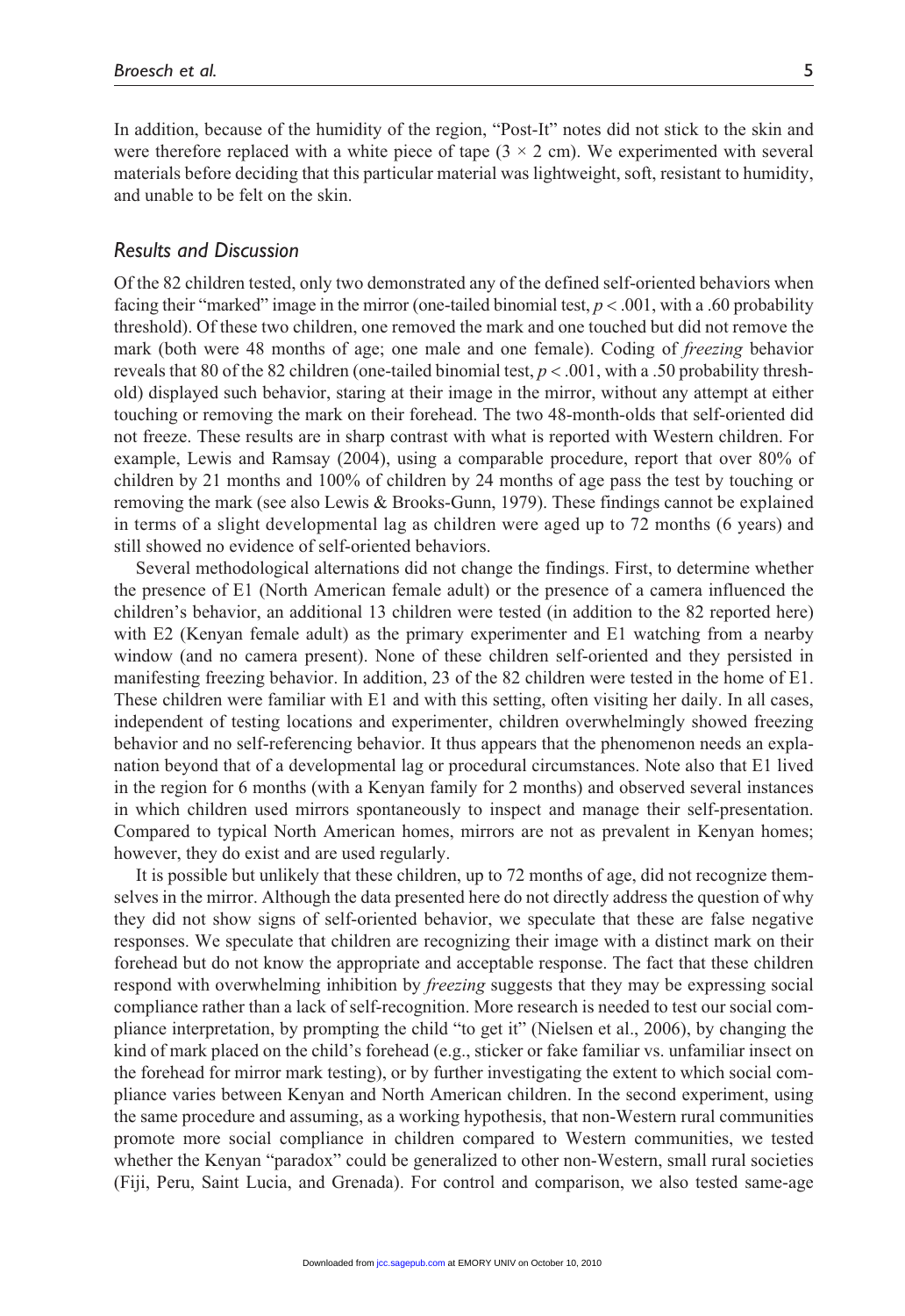Western children, from a small rural community in Canada as well as a group of children growing up in a large urban area in the United States.

# **Experiment 2—Six Cultures**

*Method*

*Participants and Setting.* A total of 133 children participated in this experiment, aged 36 to 55 months (*M* = 44.2, *SD* = 5.67), from Fiji, Saint Lucia, Grenada, Peru, Canada, and the United States. The following is a brief summary of the demographics and socialization practices for each region.

*Fiji*. Eight Fijian children participated in this experiment (five male, three female), ranging in age from 36 to 53 months ( $M = 44.6$ ,  $SD = 6.45$ ). Children were recruited from families in a small village in the Yasawa Island chain, and data were collected as one part of an ongoing comprehensive study. The population ranges from 70 to 150 people per village, with each child well known to the adults in the village. Subsistence living is supported by horticulture, fishing, and marine foraging. Before children attend school at 5 years of age, they typically spend their time with immediate and extended family, playing outdoors with other children, or observing alongside adults as they perform their daily duties. There is minimal direct adult supervision after the child begins to walk, however there tends to be collective supervision that is supported by older children and adolescents. Although there are few objects and imported goods in the village, mirrors are present in nearly every household—typically large broken pieces of reflective glass situated against a wall, on the floor. Children have access to the mirrors as they are on the floor, and infants were observed by E1 exploring the reflected image.

*Saint Lucia and Grenada.* Twelve children (36 to 50 months;  $M = 41.0$ ,  $SD = 4.72$ ) were from Saint Lucia in the Caribbean (nine female and three male). These children were from a small coastal fishing village (Laborie) with a population of less than 8,000 people, located in the southwest coast of the island. The main source of income is tourism and banana exports, however due to recent competition from Latin America, banana exports have declined rapidly, leading to higher unemployment rates and reliance on slow developing tourism.

In addition, 35 children (36 to 55 months;  $M = 44.7$ ,  $SD = 5.91$ ) were tested from rural and semirural Grenada, in the Caribbean with comparable socioeconomic status to Saint Lucia (18 male and 17 female). All participants from both islands were tested at local preschool centers and had some experience with mirrors as well as other artifacts and toys.

*Peru.* Thirty-three children (39 to 55 months;  $M = 45.7$ ,  $SD = 4.20$ ) from small villages in the central Andean highlands of Peru, Junin region, in the province of Huancayo were tested. Eighteen were male and 15 were female. Socioeconomic levels were low in the region, relative to Peruvian standards, but private and public education programs were common in this region. Inhabitants depend primarily on agriculture and traditional crafts for their livelihoods. All children were tested in their preschools or in community meeting areas and had opportunities to encounter mirrors in their environment.

*United States and Canada*. The participants from the United States included 32 children (20 male and 12 female) aged 36 to 54 months ( $M = 46.3$ ,  $SD = 5.24$ ). All participants were from middleclass families of a large urban area of the United States (Atlanta). Finally, 13 children (eight male and five female), aged 35 to 40 months  $(M = 36.7, SD = 1.25)$ , were tested from a small rural town in Nova Scotia, Canada. The main sources of income in the region are resource-based industries such as fishing and agriculture.

*Procedure.* The same general procedure was followed for each of the six locations (see above).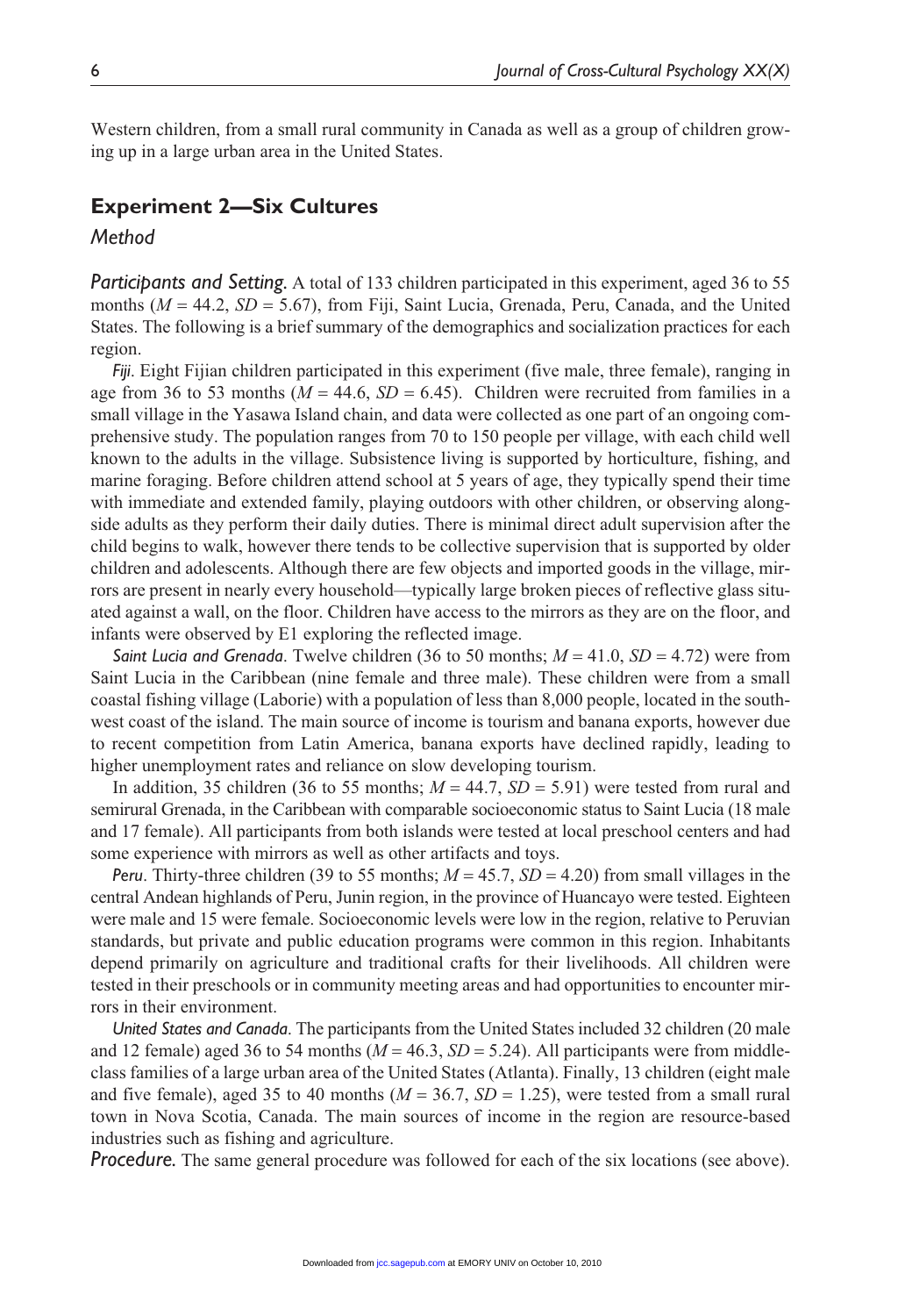## *Results and Discussion*

Of the children  $(N = 133)$  participating in this experiment, 80 (60%) demonstrated self-orienting behaviors (*p* = .5469, with a .60 probability threshold). As depicted in Table 1, the proportion of children self-referring in the United States (88%), Canada (77%), Saint Lucia (58%), Peru (52%), and Grenada (51%) was not significantly less than we would expect with children at 20 months of age (all binomial tests,  $p > 0.05$ , with a .60 probability threshold). In comparison, none of the Fijian children self-referred  $(p = .004)$ . As the children in our sample were older than those reported in previous studies (36 to 55 months compared to 20 months on average), we expected significantly more than 60% would self-refer. We therefore performed further post hoc analyses using a onetailed binomial test, setting the threshold at .88 to determine whether the probability distributions of children self-referencing in non-Western sites differed from that of American children. Our null hypothesis was that children across cultures will not differ significantly from same-aged American children, using a .88 probability threshold. The analyses revealed that the proportion of children self-referring in Saint Lucia ( $p = .009$ ), Peru ( $p < .001$ ), Grenada ( $p < .001$ ), and Fiji ( $p < .001$ ) were significantly less than the proportion of children self-referring in the United States. Canada did not differ from the United States ( $p = .198$ ). These results point to significant cultural variations in spontaneous signs of MSR by 3 and 4 years of age, with 88% of children passing in the United States and significantly fewer in Fiji, Peru, Grenada, and Saint Lucia.

Further comparisons were made between cultures using two-tailed Fisher's exact tests. The results of these tests are depicted in Table 2. Overall, significantly fewer Fijians self-oriented compared to all other cultures ( $p < .05$ ). Fewer Peruvian ( $p = .003$ ) and Grenadian children ( $p = .002$ ) self-oriented compared to American children.

|             | Self-Oriented Behavior |          |          |             |          |  |
|-------------|------------------------|----------|----------|-------------|----------|--|
|             | Ν                      | Touch    | Remove   | Total       | Freezing |  |
| Fiji        | 8                      | $0(0\%)$ | $0(0\%)$ | $0(0\%)*$   | 7 (88%)* |  |
| Saint Lucia | 12                     | 4 (33%)  | 3(25%)   | $7(58%)*$   | (8%)     |  |
| Peru        | 33                     | 5(15%)   | 12(36%)  | $17(51%)$ * | 11(33%)  |  |
| Canada      | ۱3                     | $0(0\%)$ | 10(77%)  | 10(77%)     | (8%)     |  |
| Grenada     | 35                     | 9(26%)   | 9(26%)   | 18 (52%)*   | 14 (40%) |  |
| US          | 32                     | $0(0\%)$ | 28 (88%) | 28 (88%)    | (3%)     |  |

**Table 1.** Experiment 2: Number and Percent of Children Demonstrating (A) Self-Oriented and (B) Freezing Behavior in Each Culture

*Note*: One-tailed binomial test.

\**p* < .01 (probability threshold .88 for self-oriented behavior, .50 for freezing).

| Table 2. Experiment 2: p Values for Fisher's Exact Tests (Two-Tailed) for Self-Oriented Behavior |  |  |
|--------------------------------------------------------------------------------------------------|--|--|
| Across Cultures                                                                                  |  |  |

| Culture              | Fiii | Saint Lucia | Peru    | Canada   | Grenada | <b>United States</b> |
|----------------------|------|-------------|---------|----------|---------|----------------------|
| Fiji                 |      | $.015*$     | $.013*$ | $.001**$ | $.013*$ | $.000**$             |
| Saint Lucia          |      |             | .746    | .411     | .747    | .087                 |
| Peru                 |      |             |         | .184     | 1.00    | $.003**$             |
| Canada               |      |             |         |          | .188    | .394                 |
| Grenada              |      |             |         |          |         | .002**               |
| <b>United States</b> |      |             |         |          |         |                      |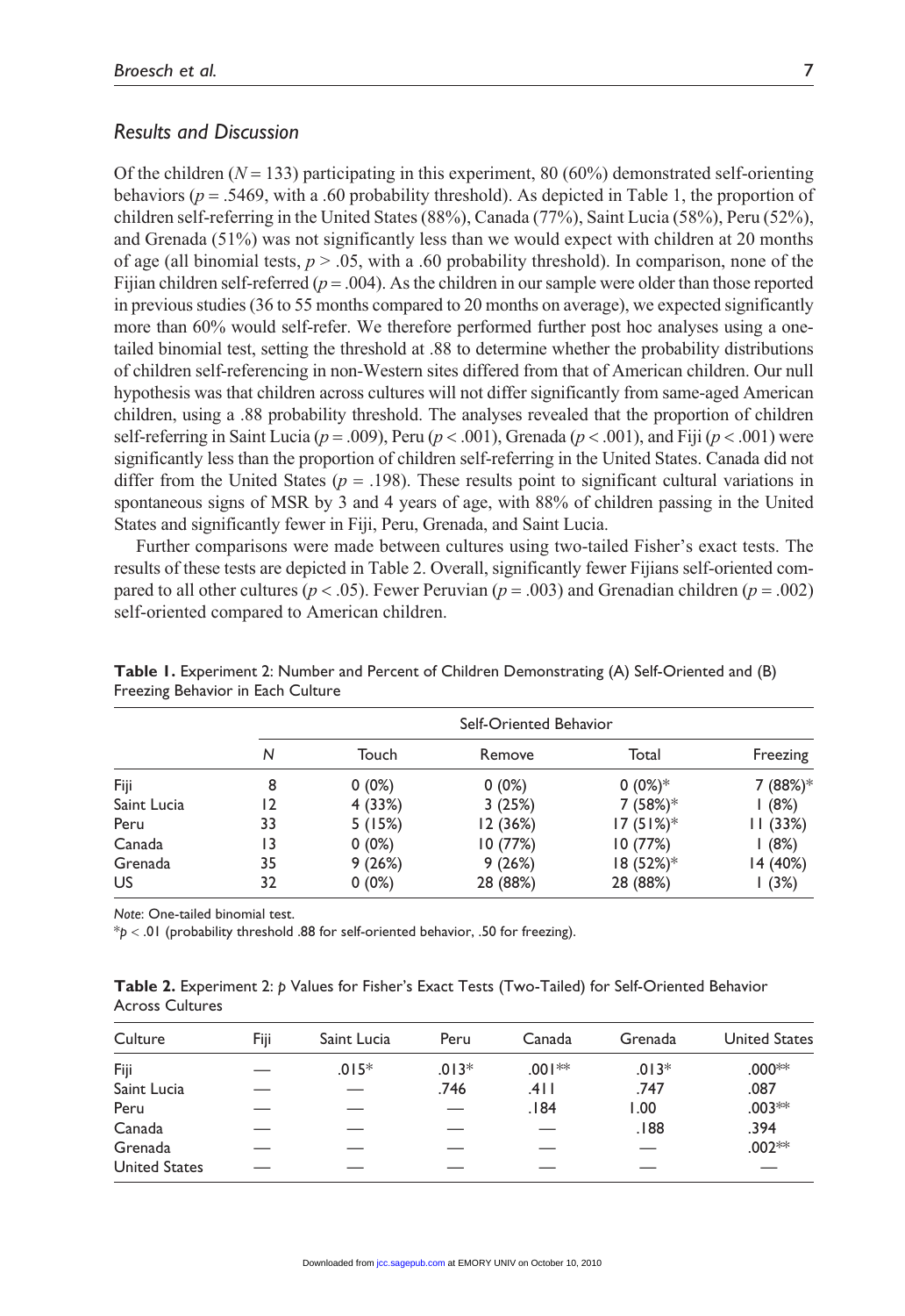| <b>Table 3.</b> Experiment 2: p Values for Fisher's Exact Tests (Two-Tailed) for Freezing Behavior Across |  |  |
|-----------------------------------------------------------------------------------------------------------|--|--|

| Culture              | Fiji | Saint Lucia | Peru    | Canada   | Grenada | <b>United States</b> |
|----------------------|------|-------------|---------|----------|---------|----------------------|
| Fiji                 |      | $.001**$    | $.013*$ | $.001**$ | $.021*$ | $.000**$             |
| Saint Lucia          |      |             | .136    | 1.00     | .071    | .476                 |
| Peru                 |      |             |         | .074     | .621    | $.003**$             |
| Canada               |      |             |         |          | $.040*$ | .499                 |
| Grenada              |      |             |         |          |         | .000**               |
| <b>United States</b> |      |             |         |          |         |                      |

Regarding the freezing behavior of children during the mark test (see Table 1), we also compared cultures using two-tailed Fisher's exact tests (see Table 3). These comparisons revealed that significantly more Fijian children exhibited freezing behavior while facing their specular image compared to children of all the other five cultures ( $p < .05$ ). In addition, significantly more Grenadian children froze compared to Canadian (*p* = .040) and American (*p* < .001) children. In general, significantly fewer American children demonstrated freezing behaviors compared to Fijian ( $p < .001$ ), Peruvian ( $p < .01$ ), and Grenadian children ( $p < .001$ ).

These results point to a distinction between Western North American children, whether living in large urban or small rural communities, and other non-Western rural and semirural children tested. These results confirm the Kenyan "paradox" of Experiment 1, generalizing our findings to other non-Western rural cultures that, according to our interpretation, promote more social compliance in children.

# **General Discussion**

The aim of the research was to document evidence of early MSR across cultures, using a shorter and simplified version of the mark test. We found significant cultural variations across the seven cultures. The first experiment shows that only 2 out of 82 18- to 72-month-old Kenyan children manifested self-oriented behaviors toward the mark, most of them freezing while staring at their specular image. This result is in sharp contrast with the multiple studies reporting that by 20 months of age, 60% to 85% of Western middle-class children pass the mark test (Amsterdam, 1972; Bertenthal & Fisher, 1978; Lewis & Brooks-Gunn, 1979). The question is how to explain this Kenyan "paradox" in the context of our task.

If passing the mark test demonstrates that children recognize themselves in the mirror, providing some explicit evidence of self-concept, this does not necessarily mean that failing to pass the test is evidence for a lack of self-recognition or self-concept. Our results show that the low propensity of Kenyan children to demonstrate self-oriented behavior remains unchanged over a wide age span. Thus, a developmental delay is not a probable explanation of the Kenyan "paradox."

A recent study reports a drop in children's self-recognition when using live video instead of mirrors, with a developmental delay of about 1 year in the onset of self-recognition in the video condition (Suddendorf et al., 2007). The researchers speculate that children actually recognize themselves with a mark on the TV, not appreciating that the projected TV image corresponds to their current situation. These observations further validate the importance of considering the early expression of self-recognition in relation to context, whether cultural, social, or experimental. As pointed out by Keller et al. (2004), failure in MSR tests could be linked to a general lack of expressivity in young children, a trait exacerbated in some non-Western cultures. Another

Cultures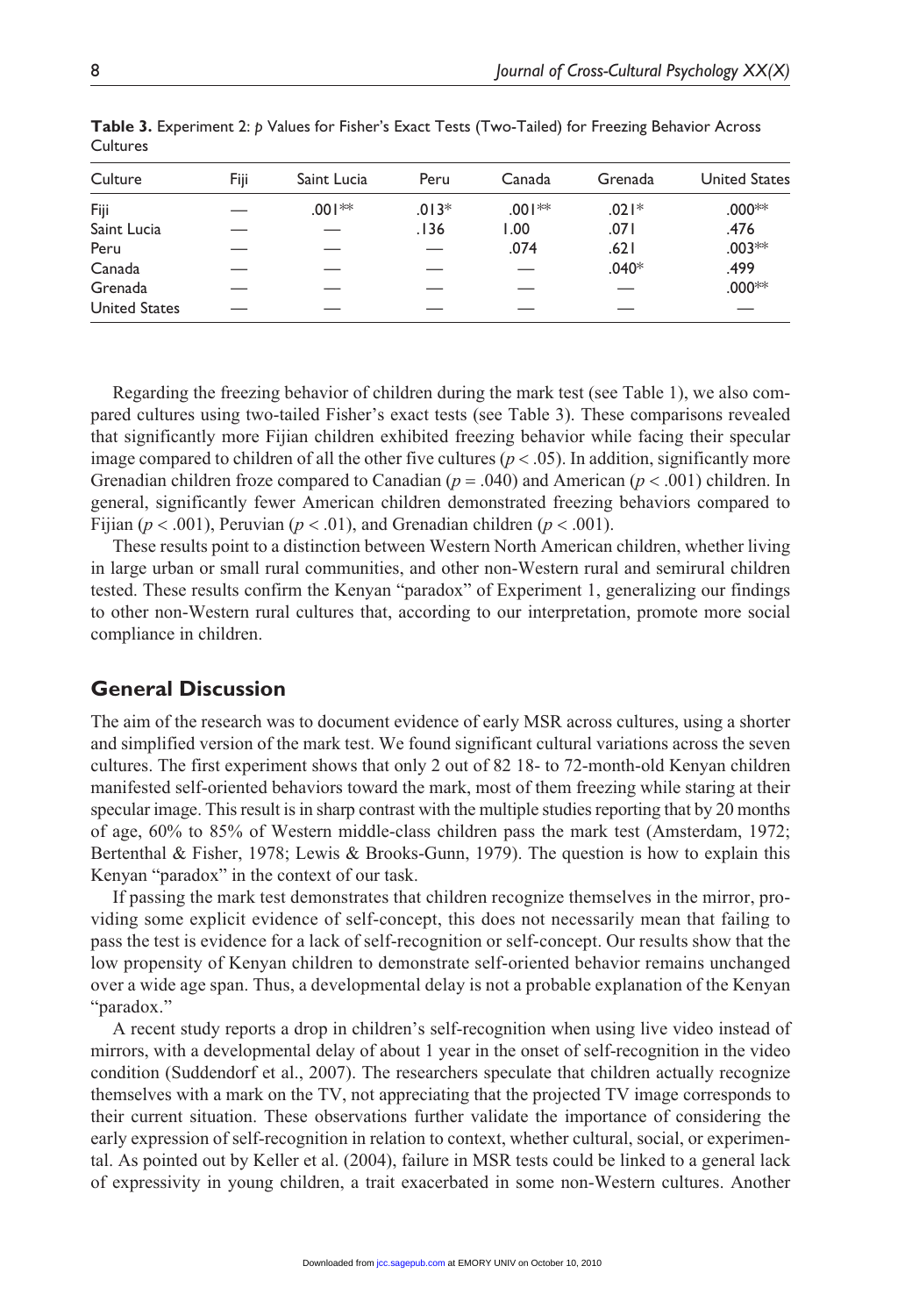possibility is that the simplified version of the mark test might have underestimated the capacity of the Kenyan children, particularly the fact that the experimenter did not provide any verbal prompts and directives to encourage actions. In 2006, Bard et al. compared spontaneous and prompted self-orienting behaviors of children in the mark test and reported that maternal prompting increased self-referential verbal labeling. Although no statistical tests were applied  $(n = 4)$ , these findings do suggest that verbal prompts may be needed to encourage self-referential behavior and labeling (Bard et al., 2006).

During the testing and subsequent coding of the Kenyan participants, our impression was that they understood that it was themselves in the mirror, that the mark was unexpected, but that they were unsure of an acceptable response and therefore dared not touch or remove it. Once again, there was no sign of greeting or smiling when children viewed themselves in the mirror (as indicated by the coding of freezing behavior), as is the case in most young Western toddlers who do not pass the MSR test. The inhibition demonstrated by freezing of these children suggests that we may be assessing false negative responses to the test. Variations in the onset of MSR across cultural settings using the conservative criteria of the mark test would imply differences in the developmental trajectory of self-concept across cultures. However, if children are "passing" the test by demonstrating self-consciousness through inhibited behavior, this would suggest that rather than expressing a lack of self-concept, they might be very much aware of their own identity in relation to the adults that surround them. More tests are needed to confirm this interpretation, as freezing is not unambiguously indicative of self-concept. For example, one might choose to present children with a situation in which the child is encouraged either beforehand or during the test to remove "it," or in testing the marked child facing the mirror in the absence of others.

The second experiment demonstrates that a significant amount of variability exists across cultural contexts in children's behavioral response to this version of the MSR test that measures spontaneous self-recognition (see also Lewis & Ramsey, 2004). Consistent with past research, 77% to 88% of Western children (Canada and United States) pass this version of the MSR test by spontaneously displaying self-oriented behaviors. In contrast, only half of the children from Saint Lucia, Grenada, or Peru and none of the Fijian children of the same age showed any sign of such behaviors. Once again, the question is what might account for such striking cultural variations.

It may be important to note the general use of mirrors in each of the cultures. Although we did not include an independent measure of the extent and nature of mirror experience in these cultures, the experimenters visited many homes in these various communities. Although mirrors are present in most non-Western and all Western homes, their use varies considerably. It is more conspicuously and frequently used in the West, compared to any of the other cultures considered here. Western children are more likely to have shared mirror exposure with others or to have seen themselves in a mirror in the presence of others, a situation presumably unfamiliar to the non-Western children we tested. The unfamiliarity with public mirror exposure may be linked to the enhanced "freezing" behavior by non-Western children, particularly when discovering that their face is marked. This inhibition may correspond to the fact that children do not know how to behave, one way or another, in this context.

The non-Western children tested in the two studies were all immersed in close-knit communities, living in close quarters with three or more generations of family members and much of the childcare provided by siblings. These circumstances are different from the predominantly nuclear family context that is typical of middle-class children in North America (Whiting, 1963; Whiting & Whiting, 1975). In their cross-cultural studies, Keller et al. (2004) found that parenting style, in particular maternal contingent responsiveness to a 3-month-old infant, varies significantly across cultures (German, Greek, Costa-Rican, or Cameroonian) and was a good predictor of whether the child would pass the mark test at 18 to 20 months. Their interpretation is that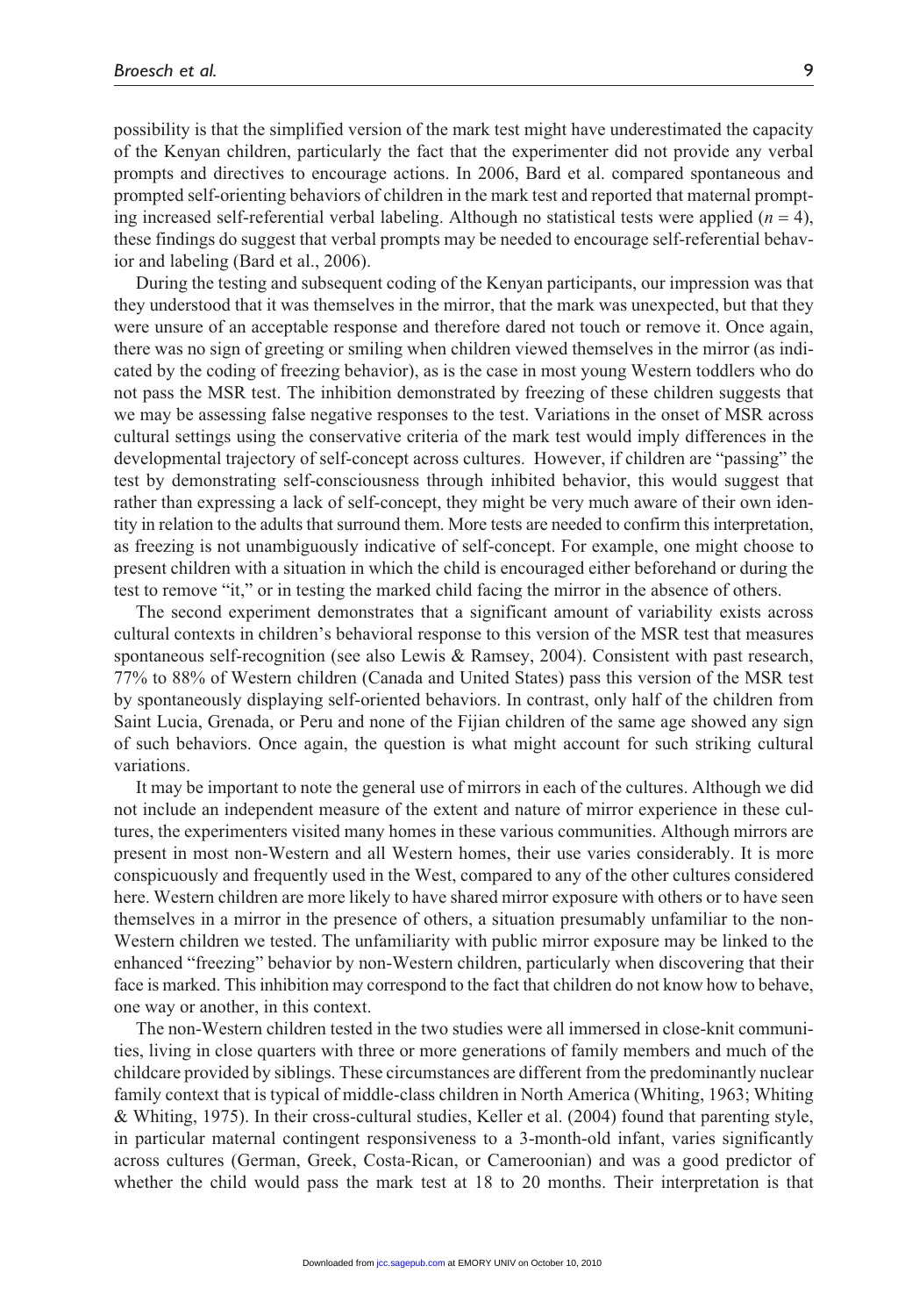parenting strategies, which vary across cultures, determine particular pathways in children's development of self (Keller et al., 2005; Keller et al., 2004). In addition, the work of Schneider-Rosen and Cicchetti (1991) also demonstrates a complex interaction between self-recognition and early care-giving environment, reporting that children suffering from maltreatment respond with less positive and more negative and neutral affective responses in the mirror.

Interestingly, Keller et al. (2004) report that rural Cameroonian children who showed an absence of MSR also showed significantly more compliance to request and prohibition from an adult, expressing in general more obedience and submission to the authority of the adult compared to European and North American children. Enhanced compliance would be associated with the interdependent orientation of the socializing culture surrounding the child (LeVine & Norman, 2001). In the case of Cameroonian children, as for the non-Western rural children tested in the present research, this orientation would have a direct impact on how children respond to the mark test. If the compliance of the child is high, the child might be reluctant to either touch or remove the mark, assuming that it was surreptitiously placed on him or her by an adult for a "purpose."

Although our data do not yield definitive answers, we interpret our observations as expression of basic cultural differences in the way children construe the task, not in whether they are capable of recognizing themselves or not. Future research is needed to probe this interpretation further, framed by the rationale that obedience and compliance, as opposed to autonomy and self-initiative, tend to be more prominent in cultural environments that foster interdependence as opposed to independence and autonomy in the child (LeVine, 1988; LeVine & Norman, 2001). Further controls are necessary to supplement the simplified procedure used here, including verbal prompting, familiarity of the experimenter, nature of the mark, as well as its placement on the child's body.

Research suggests that in small-scale rural communities, young children tend to learn primarily via observation and imitation (Odden & Rochat, 2004; Rogoff, 1995). This is confirmed by detailed ethnographic studies in Fiji (Toren, 1990) and Tonga (Morton, 1996), all showing a strong emphasis for respect for adults and silent obedience in child rearing as opposed to the Western model of learning in which children are encouraged to take an active, participatory role. Children in these small-scale societies are constrained to learn mainly by watching and are not encouraged to ask questions and request one-on-one instructions as is typical in contemporary industrialized Western cultures (Morton, 1996; Rogoff, 1995).

Physical punishment is not uncommon in these contexts and questions directed toward adults are not encouraged. In Fijian culture, for example, there is no "why" phrase that children can use, and mothers who are overly permissive with their child are typically ridiculed by others. Children in these cultures are encouraged to be seen, not heard, with the overwhelming emphasis on compliance and respect for adults' and older siblings' authority (Rogoff, 1995, 2003; Rogoff, Matusov, & White, 1996).

Our findings suggest that compliance as a cultural value and norm might be an important factor in the way children express self-concept throughout development. In relation to the mark test used in the present studies, we think that compliance norms shape the way children manifest selfrecognition, specifically by not touching the mark. This is in sharp contrast with the independence and self-initiative that tends to be encouraged and nurtured in the industrial West, especially in the middle- and upper-classes of the majority cultures.

Such findings have nontrivial implications for how we pursue building a comprehensive understanding of human psychology that takes seriously the breadth and depth of cultural variations. The MSR test emerged in the West and was constructed by Western scientists to be applied to Western children. Yet the task was viewed as sufficiently straightforward that it has been applied to argue both for self-concept in apes and against self-concept in monkeys. With the caveat that we used a simplified and shorter version of the MSR mark test, our findings suggest that negative results (whether in monkeys or humans) must be examined more closely and the results remind us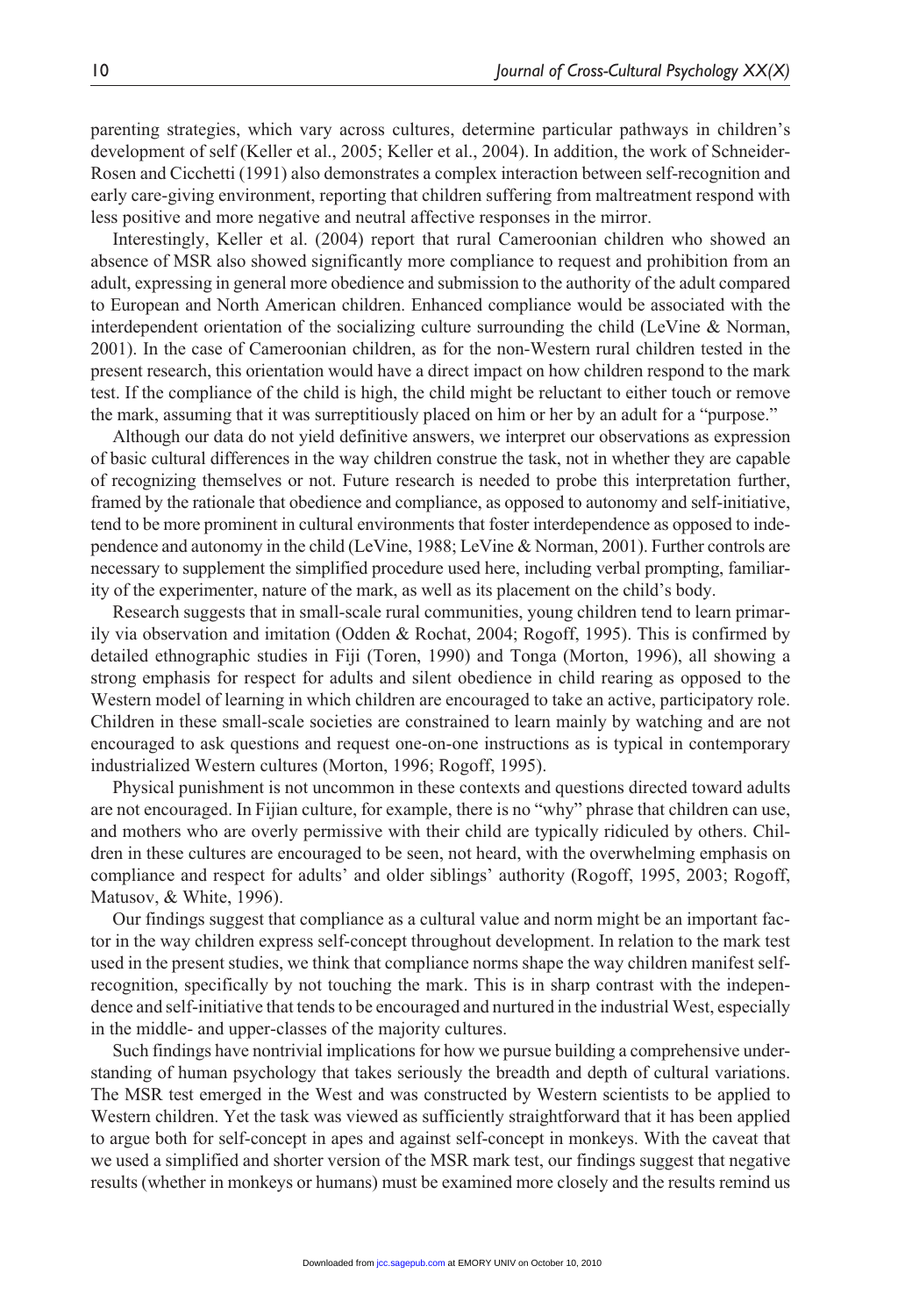that transporting culture-specific tests among diverse human populations has the potential to lead to flawed interpretations of cognitive differences and developmental processes.

#### **Acknowledgments**

Thanks to Gladys Nabiswa, Ashley Winning, Christina Carreau, and other collaborators who helped in recruiting and testing the children at the field sites, particularly Dr. Rosamunde Renard in Saint Lucia. P. Rochat was supported by a John Simon Guggenheim Fellowship while writing up this report. The research was funded by a National Science Foundation grant to J. Henrich (Fiji) and a Social Sciences and Humanities Research Council of Canada to T. Callaghan (Peru and Grenada).

#### **Declaration of Conflicting Interests**

The authors declared that they had no conflicts of interests with respect to their authorship or the publication of this article.

#### **Financial Disclosure/Funding**

P. Rochat was supported by a John Simon Guggenheim Fellowship while writing this manuscript. The research was funded by a National Science Foundation grant to J. Henrich (Fiji) and a Social Science and Humanities Research Council of Canada to T. Callaghan (Peru and Grenada).

#### **References**

Amsterdam, B. (1972). Mirror self-image reactions before age two. *Developmental Psychobiology*, *5*, 297-305.

- Asendorpf, J. B., Warkentin, V., & Baudonnière, P.- M. (1996). Self-awareness and other-awareness II: Mirror self-recognition, social contingency awareness, and synchronic imitation. *Developmental Psychology*, *12*(2), 313-321.
- Bard, K. A., Todd, B. K., Bernier, C., Love, J., & Leavens, D. A. (2006). Self-awareness in human and chimpanzee infants: What is measured and what is meant by the mark and mirror test? *Infancy*, *9*(2), 191-219.
- Bertenthal, B., & Fisher, K. (1978). Development of self-recognition in the infant. *Developmental Psychology*, *14*, 44-50.
- Gallup, G. G. (1970). Chimpanzees: Self-recognition. *Science*, *167*, 86-87.
- Gallup, G. G. (1982). Self-awareness and the emergence of mind in primates. *American Journal of Primatology*, *2*, 237-248.
- Heyes, C. M. (1994). Reflections on self-recognition in primates. *Journal of Animal Behaviour*, *47*, 909-919.
- Heyes, C. M. (1998). Theory of mind in nonhuman primates. *Behavioral and Brain Sciences*, *21*(01), 101-114.
- Keller, H., Kartner, J., Borke, J., Yovsi, R., & Kleis, A. (2005). Parenting styles and the development of the categorical self: A longitudinal study on mirror self-recognition in Cameroonian Nso and German families. *International Journal of Behavioral Development*, *29*(6), 496-504.
- Keller, H., Yovsi, R., Borke, J., Kartner, J., Henning, J., & Zaira, P. (2004). Developmental consequences of early parenting experiences: Self-recognition and self-regulation in three cultural communities. *Child Development*, *75*(6), 1745-1760.
- LeVine, R. A. (1988). Human parental care: Universal goals, cultural strategies, individual behavior. In R. A. LeVine, P. Miller, & M. West (Eds.), *Parental behavior in diverse societies* (Vol. 40, pp. 3-12). San Francisco: Jossey-Bass.
- LeVine, R. A., & Norman, K. (2001). The infant's acquisition of culture: Early attachment reexamined in anthropological perspective. In C. C. Moore & H. F. Methews (Eds.), *The psychology of cultural experience* (pp. 83-104). Cambridge, UK: Cambridge University Press.

Lewis, M., & Brooks-Gunn, J. (1979). *Social cognition and the acquisition of self*. New York: Plenum Press.

Lewis, M., & Ramsay, D. (2004). Development of self-recognition, personal pronoun use, and pretend play during the 2nd year. *Child Development*, *75*(6), 1821-1831.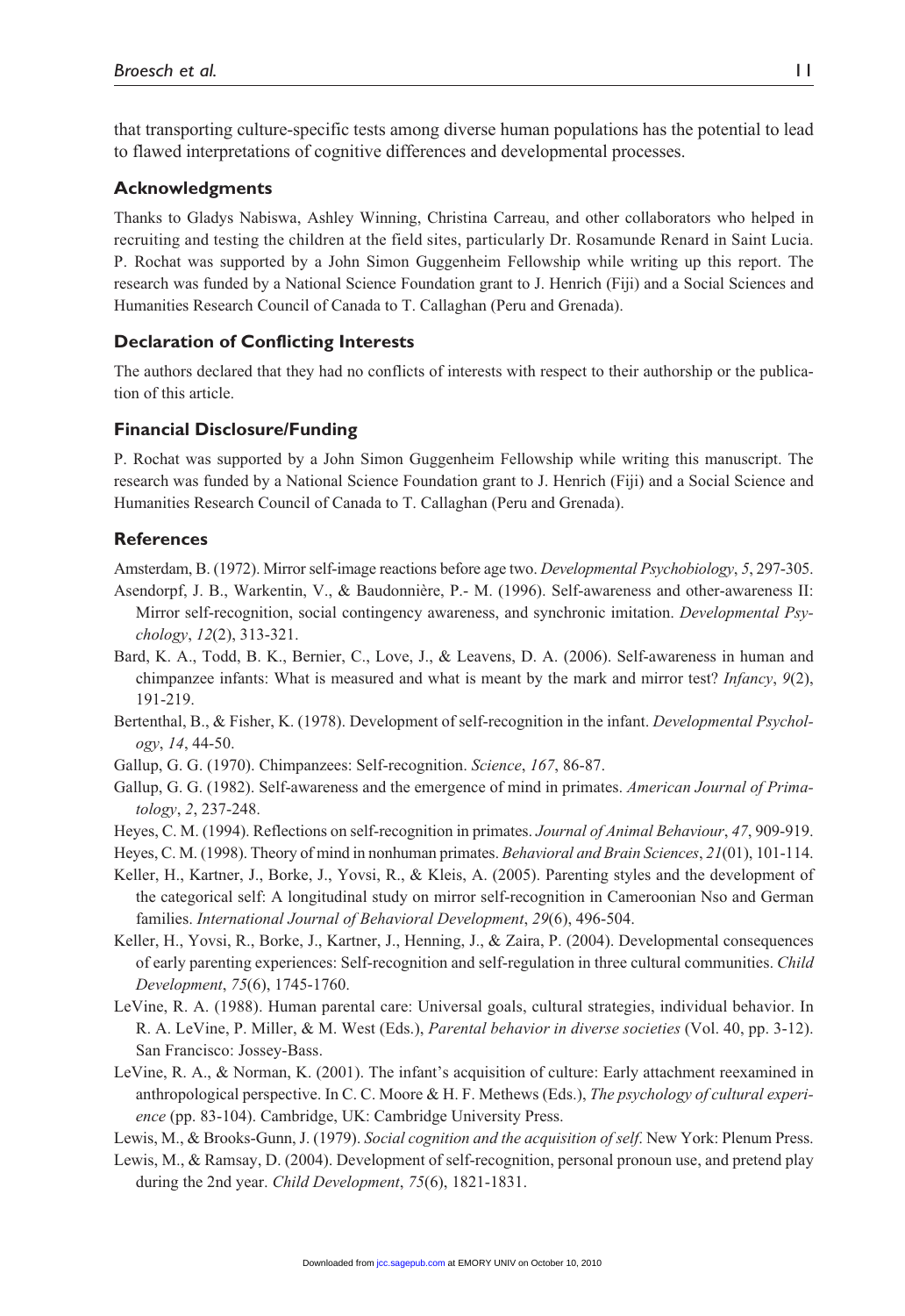- Morton, H. (1996). *Becoming Tongan: An ethonography of childhood*. Honolulu: University of Hawai'i Press.
- Nielsen, M., & Dissanayake, C. (2003). Pretend play, mirror self-recognition and imitation: A longitudinal investigation through the second year. *Infant Behavior and Development*, *27*(3), 342-365.
- Nielsen, M., Dissanayake, C., & Kashima, Y. (2003). A longitudinal investigation of self-other discrimination and the emergence of mirror self-recognition. *Infant Behavior and Development*, *26*(2), 213-226.
- Nielsen, M., Suddendorf, T., & Slaughter, V. (2006). Mirror self-recognition beyond the face. *Child Development*, *77*(1), 176-185.
- Oburu, P. O., & Palmerus, K. (2003). Parenting stress and self-reported discipline strategies of Kenyan caregiving grandmothers. *International Journal of Behavioral Development*, *27*(6), 505-512.
- Odden, H., & Rochat, P. (2004). Observational learning and enculturation. *Educational and Child Psychology*, *21*(2), 39-50.
- Plotnik, J., & de Waal, F. B. M. (2006). Self-recognition in an Asian elephant. *Proceedings of the National Academy of Sciences of the United States of America*, *103*(45), 17053-17057.
- Povinelli, D. (1995). The unduplicated self. In P. Rochat (Ed.), *The self in infancy: Theory and research* (pp. 161-192). Amsterdam, the Netherlands: Elsevier Science.
- Povinelli, D., Landau, K., & Perilloux, H. (1996). Self-recognition in young children using delayed versus live feedback: Evidence of a developmental asynchrony. *Child Development*, *67*, 1540-1554.
- Priel, B., & deSchonen, S. (1986). Self-recognition: A study of a population without mirrors. *Journal of Experimental Child Psychology*, *41*(2), 237-250.
- Reiss, D., & Marino, L. (1998). Mirror self-recognition in the bottlenose dolphin: A case of cognitive convergence. *Proceedings of the National Academy of Sciences of the United States of America*, *98*(10), 5937-5942.
- Rochat, P. (1995). *The self in infancy: Theories and research*. Amsterdam, the Netherlands: Elsevier Publishers.
- Rochat, P. (2003). Five levels of self-awareness as they unfold early in life. *Consciousness and Cognition*, *12*, 717-731.
- Rogoff, B. (1995). Observing sociocultural activity on three planes: Participatory appropriation, guided participation, and apprenticeship. In J. Wertsch, P. del Rio, & A. Alvarez (Eds.), *Sociocultural studies of the mind* (pp. 139-164). Cambridge, UK: Cambridge University Press.
- Rogoff, B. (2003). *The cultural nature of human development*. Oxford and New York: Oxford University Press.
- Rogoff, B., Matusov, E., & White, C. (1996). Models of teaching and learning: Participation in a community of learners. In D. R. Olson & N. Torrance (Eds.), *Handbook of education and human development* (pp. 388-414 ). Oxford, UK: Blackwell Publishers.
- Schneider-Rosen, K., & Cicchetti, D. (1991). Early self-knowledge and emotional development: Visual self-recognition and affective reactions to mirror self-images in maltreated and non-maltreated toddlers. *Developmental Psychology, 27*(3), 471-478.
- Schulman, A. H., & Kaplowitz, C. (1976). Mirror-image response during the first two years of life. *Developmental Psychobiology*, *10*, 133-142.
- Skouteris, H., Spatero, J., & Lazaridis, M. (2006). Young children's use of a delayed video representation to solve retrieval problem pertaining to selfq. *Developmental Science*, *9*(5), 505-517.
- Suddendorf, T., Simcock, G., & Nielsen, M. (2007). Visual self-recognition in mirrors and live videos: Evidence for a developmental asynchrony. *Cognitive Development*, *22*(2), 185-196.
- Toren, C. (1990). *Making sense of hierarchy*. London: The Athlone Press.

Whiting, B. B. (1963). *Six cultures: Studies of child rearing*. New York: John Wiley and Sons.

Whiting, B. B., & Whiting, J. W. (1975). *Children of six cultures: A psycho-cultural analysis*. Cambridge, MA: Harvard University Press.